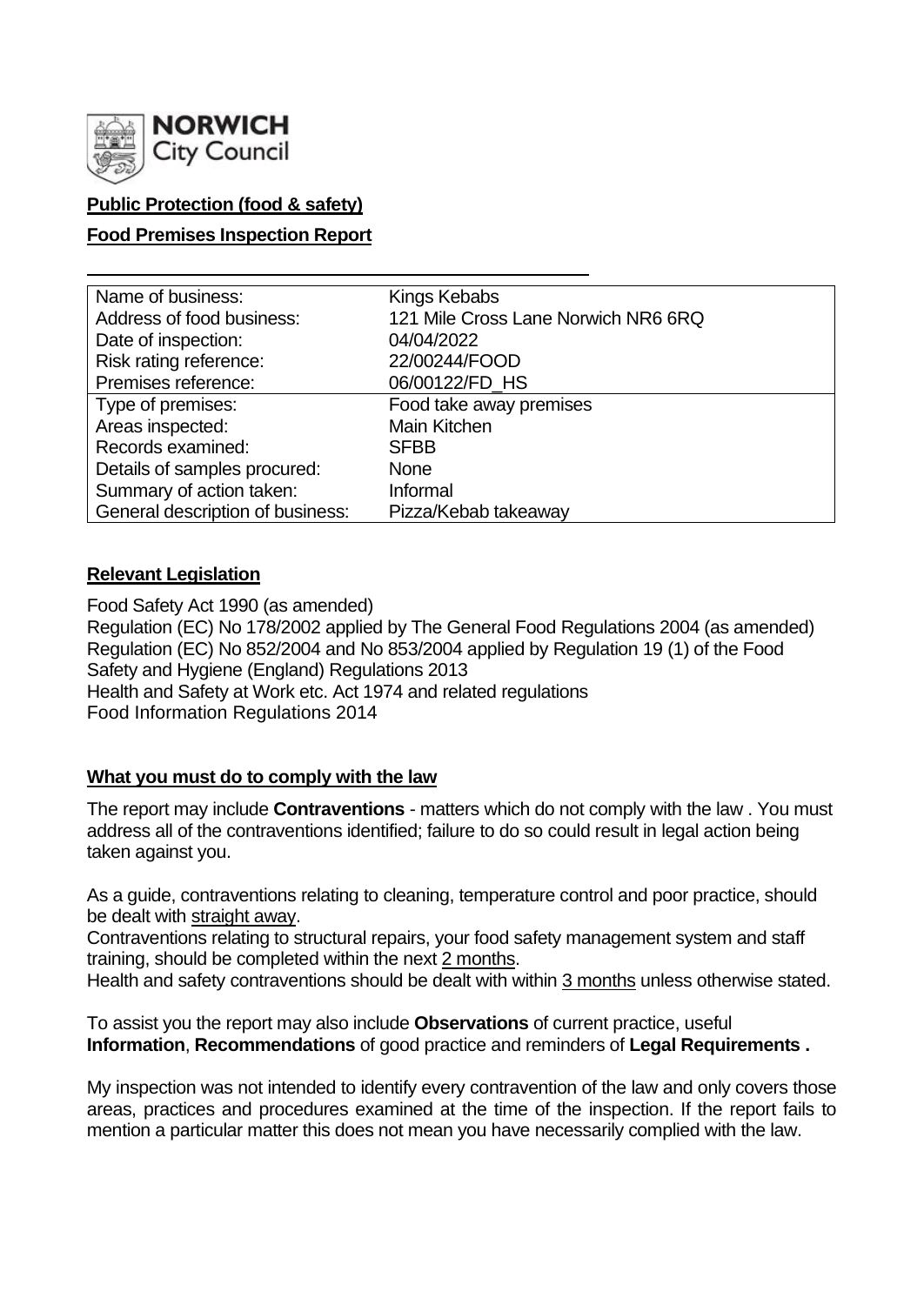# **FOOD SAFETY**

### **How we calculate your Food Hygiene Rating:**

The food safety section has been divided into the three areas which you are scored against for the hygiene rating: 1. food hygiene and safety procedures, 2. structural requirements and 3. confidence in management/control procedures. Each section begins with a summary of what was observed and the score you have been given. Details of how these scores combine to produce your overall food hygiene rating are shown in the table.

| <b>Compliance Area</b>                     |          |    |           | <b>You Score</b> |           |    |           |    |                          |  |
|--------------------------------------------|----------|----|-----------|------------------|-----------|----|-----------|----|--------------------------|--|
| <b>Food Hygiene and Safety</b>             |          |    |           | $\overline{0}$   | 5         | 10 | 15        | 20 | 25                       |  |
| <b>Structure and Cleaning</b>              |          |    |           | $\Omega$         | 5.        | 10 | 15        | 20 | 25                       |  |
| Confidence in management & control systems |          |    |           | $\overline{0}$   | 5         | 10 | 15        | 20 | 30 <sub>1</sub>          |  |
|                                            |          |    |           |                  |           |    |           |    |                          |  |
| <b>Your Total score</b>                    | $0 - 15$ | 20 | $25 - 30$ |                  | $35 - 40$ |    | $45 - 50$ |    | > 50                     |  |
| Your Worst score                           | 5        | 10 | 10        |                  | 15        |    | 20        |    | $\overline{\phantom{a}}$ |  |
|                                            |          |    |           |                  |           |    |           |    |                          |  |
| <b>Your Rating is</b>                      | 5        | 4  |           | 3                | 2         |    |           |    | $\overline{0}$           |  |

Your Food Hygiene Rating is 3 - a generally satisfactory standard

# **1. Food Hygiene and Safety**

Food hygiene standards are high. You demonstrated a very good standard of compliance with legal requirements. You have safe food handling practices and procedures and all the necessary control measures to prevent cross-contamination are in place. Some minor contraventions require your attention. **(Score 5)**

000300

### Contamination risks

**Contravention** The following exposed food to the general risk of physical contamination with dirt or foreign objects:

- open food i.e chicken was being stored next to dirty scourers on draining board
- utensils i.e tongs used for raw and ready-to-eat foods were being stored touching at the griddle
- uncovered foods i.e cucumber and a green pepper were being stored on a dirty surface in the pizza fridge

**Legal requirement** At all stages of production, processing and distribution, food must be protected from any contamination likely to render it unfit for human consumption, injurious to health or contaminated in such a way that it would be unreasonable to expect it to be consumed in that state.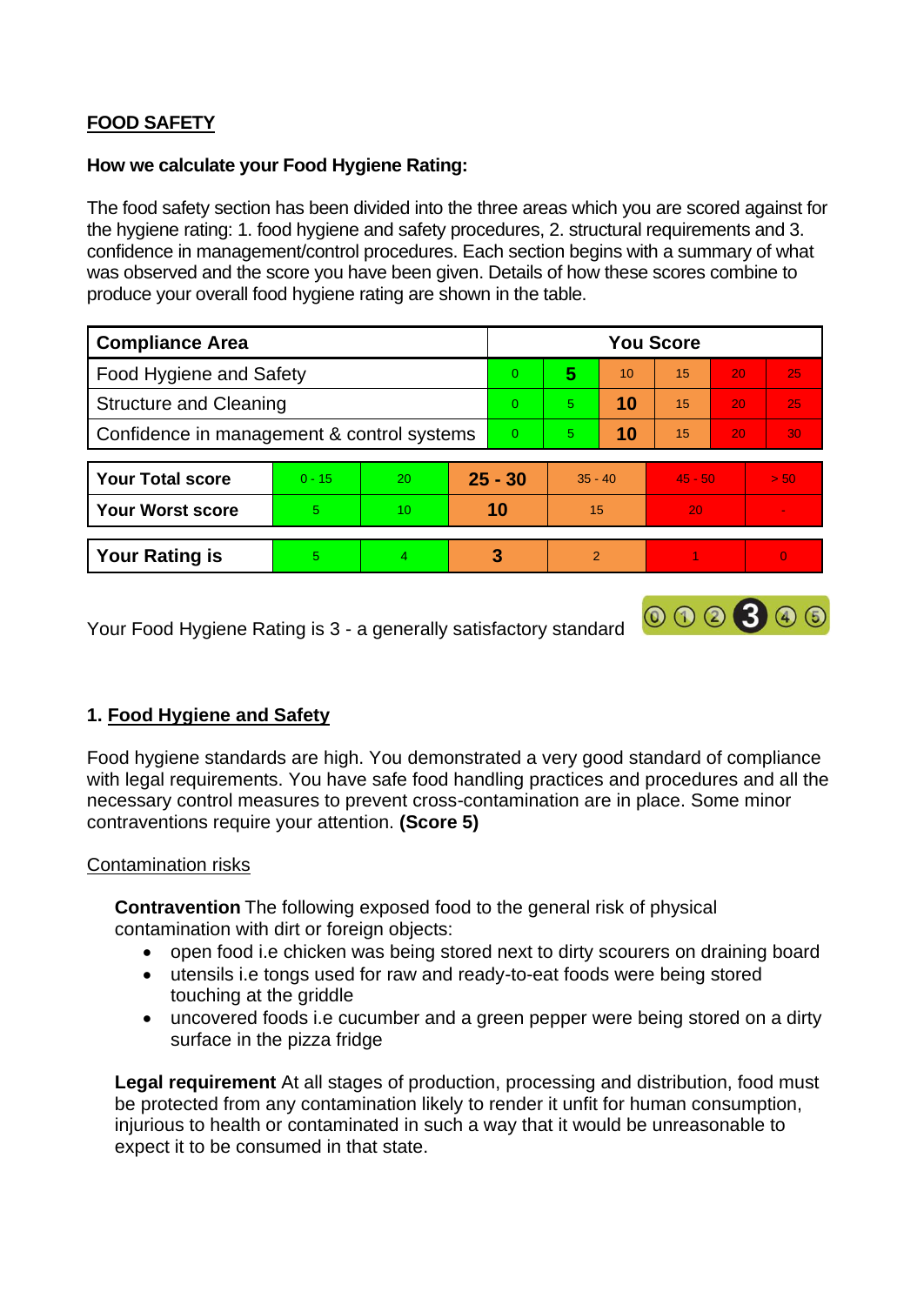#### Hand-washing

**Observation** I was pleased to see handwashing was well managed.

### Personal Hygiene

**Observation** I was pleased to see that standards of personal hygiene were high.

#### Temperature Control

**Information** Frozen foods were being defrosted at room temperature. There is a risk that bacteria will begin to grow in the food once it has defrosted. It is therefore recommended that frozen foods are placed in a fridge to defrost. You must ensure that any run-off liquid does not present a risk e.g. defrost foods in a container.

**Observation** I was pleased to see you were able to limit bacterial growth and/or survival by applying appropriate temperature controls at points critical to food safety and that you were monitoring temperatures.

#### Poor Practices

**Contravention** The following matters represented poor practice and if allowed to continue may cause food to become contaminated or lead to its deterioration:

• defrosting food at ambient temperatures

### **2. Structure and Cleaning**

The structure facilities and standard of cleaning and maintenance are of a generally satisfactory standard but there are some repairs and/or improvements which are required in order for you to comply with the law. Pest control and waste disposal provisions are adequate. The contraventions require your attention; although not critical to food safety they may become so if not addressed. **(Score 10)**

#### Cleaning of Structure

**Contravention** The following items were dirty and require more frequent and thorough cleaning:

- extraction canopy
- electric fly killer and tray
- floor/wall junctions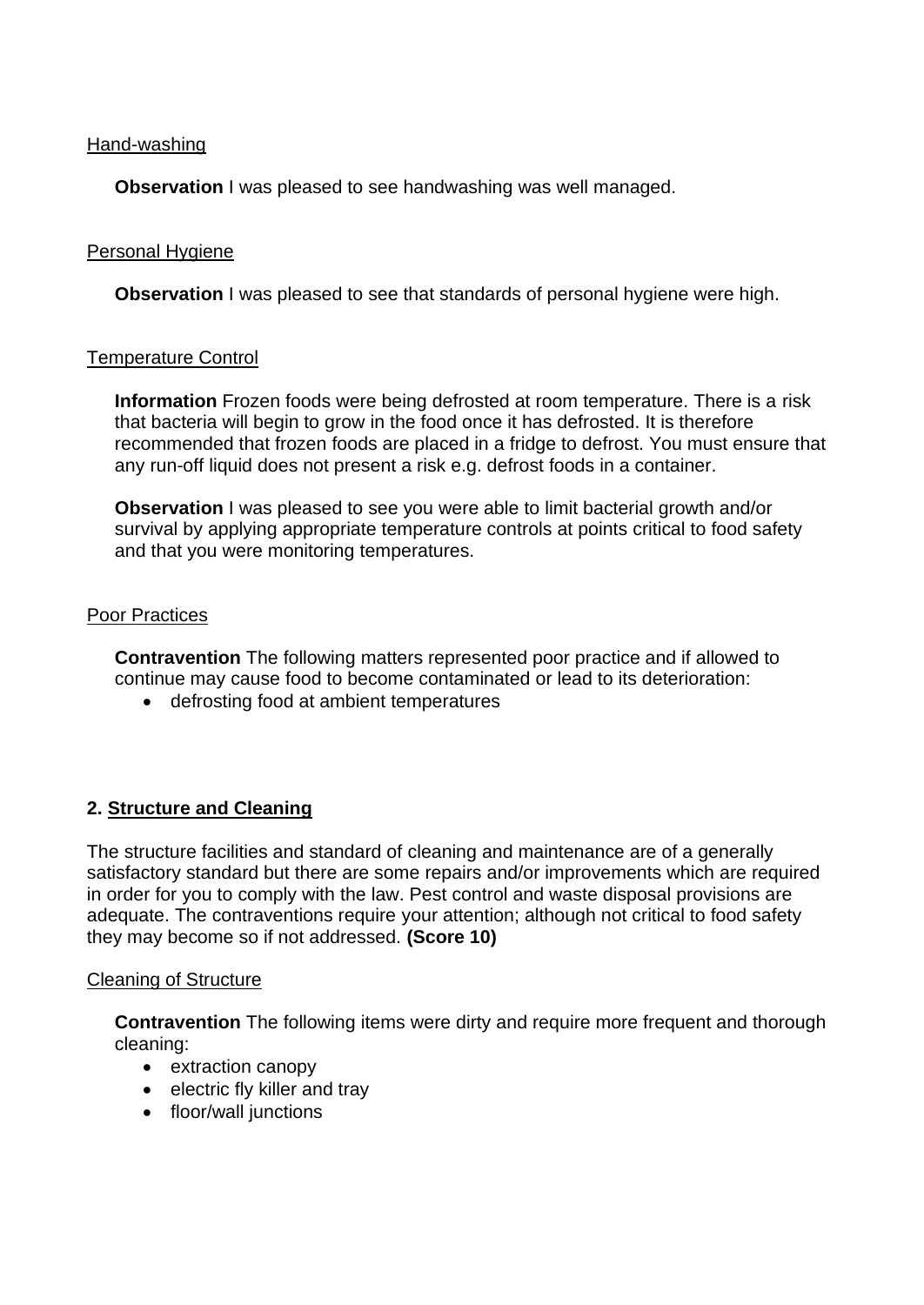## Cleaning of Equipment and Food Contact Surfaces

**Contravention** The following items are dirty and must be cleaned:

- fridge and freezer seals
- interior to door compartments to fridges
- cabinet to chest freezer
- can opener

### Cleaning Chemicals / Materials / Equipment and Methods

**Observation** I was pleased to see that your cleaning materials, and equipment were able to minimise the spread of harmful bacteria between surfaces.

### **Maintenance**

**Contravention** The following had not been suitably maintained and must be repaired or replaced:

- split seals to fridge
- damage to wall in washing up area
- handle to chest freezer
- grill to side of chest freezer

# Facilities and Structural provision

**Contravention** The following facilities were inadequate and must be improved:

• filters were missing from their position in the canopy. Appropriate filters must be installed immediately to reduce nuisance from odours and avoid grease accumulation in inaccessible parts of the ducting

# Pest Control

**Observation** I was pleased to see that the premises was proofed against the entry of pests and that pest control procedures were in place.

# **3. Confidence in Management**

There are generally satisfactory food safety controls in place although there is evidence of some non-compliance with the law. Your records are appropriate and generally maintained but some deficiencies were identified. The contraventions require your attention; although not critical to food safety they may become so if not addressed. **(Score 10)**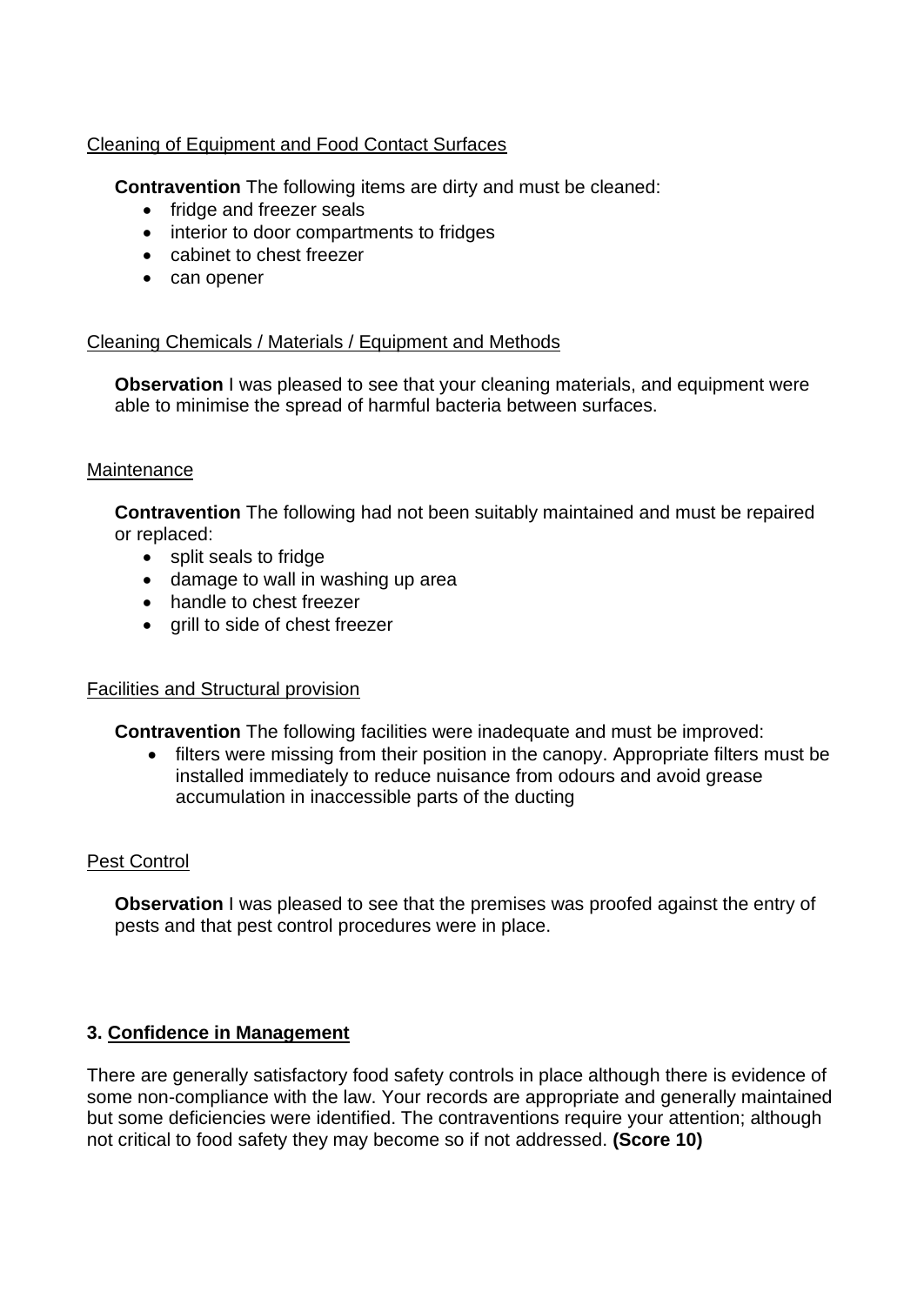### Type of Food Safety Management required

**Observation** You had a Safer Food Better Business pack. However this was very dated I recommend you purchase a new pack

**Observation** You had colour-coded equipment and effective separation between raw and ready-to-eat food at all stages in your operation.

#### Hazard ID and control.

**Contravention** you have not identified theses food hazards or the methods of control at critical points in your operation

- bacteria growing on food
- cross-contamination

### **Traceability**

**Observation** Your records were such that food could easily be traced back to its supplier.

#### Waste Food and other Refuse

**Observation** You had measures in place to dispose of waste food appropriately and were employing the services of an approved waste contractor.

### Infection Control / Sickness / Exclusion Policy

**Guidance** Public Health England recommends that food handlers known or suspected to be suffering from a food-borne infection or gastrointestinal illness stay away from work until symptom-free for 48 hours.

### Allergens

**Contravention** You are failing to manage allergens properly:

- You have not identified the allergens present in the food you prepare
- You do not have a system for informing customers about the presence of allergens in the food you prepare

**Legal Requirement** Caterers must provide allergy information on all unpackaged food they sell. Catering businesses include restaurants, takeaways, deli counters, bakeries and sandwich bars etc. The potential for cross-contamination by allergens must also be made known to consumers. In addition food manufacturers must now label allergy causing ingredients on their pre-packed foods. You can obtain more information from the Trading Standards website www.norfolk.gov.uk/abc